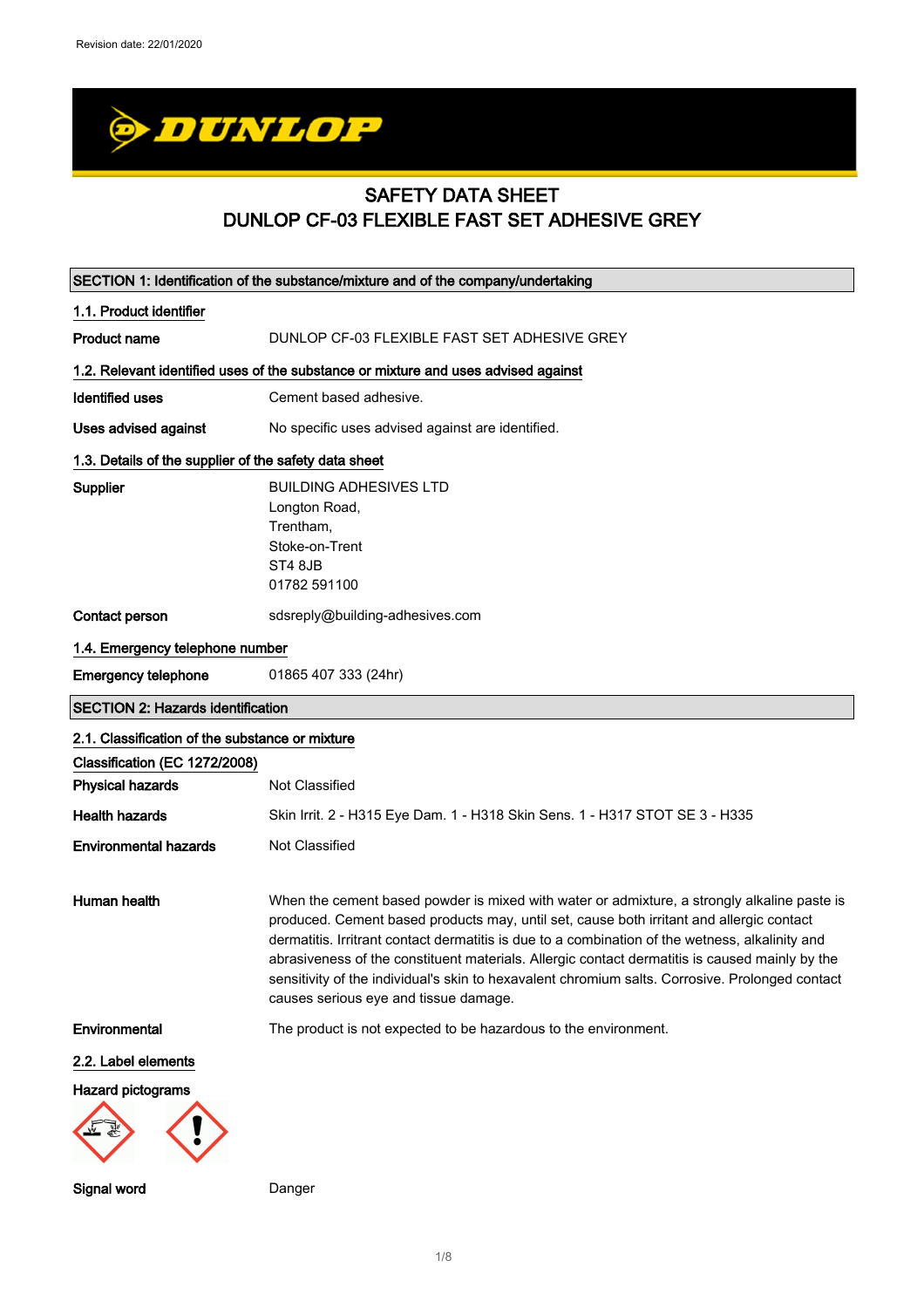| <b>Hazard statements</b>        | H315 Causes skin irritation.<br>H317 May cause an allergic skin reaction.<br>H318 Causes serious eye damage.<br>H335 May cause respiratory irritation.                                                                                                                                                                                                                                                 |
|---------------------------------|--------------------------------------------------------------------------------------------------------------------------------------------------------------------------------------------------------------------------------------------------------------------------------------------------------------------------------------------------------------------------------------------------------|
| <b>Precautionary statements</b> | P <sub>102</sub> Keep out of reach of children.<br>P261 Avoid breathing dust.<br>P280 Wear protective gloves/ protective clothing/ eye protection/ face protection.<br>P305+P351+P338 IF IN EYES: Rinse cautiously with water for several minutes. Remove<br>contact lenses, if present and easy to do. Continue rinsing.<br>P501 Dispose of contents/ container in accordance with local regulations. |
| Contains                        | ORDINARY PORTLAND CEMENT, CALCIUM SULFOALUMINATE CEMENT                                                                                                                                                                                                                                                                                                                                                |

#### 2.3. Other hazards

This product does not contain any substances classified as PBT or vPvB.

## SECTION 3: Composition/information on ingredients

#### 3.2. Mixtures

| <b>ORDINARY PORTLAND CEMENT</b>                                                                               |                      | 10-30%   |
|---------------------------------------------------------------------------------------------------------------|----------------------|----------|
| CAS number: 65997-15-1                                                                                        | EC number: 266-043-4 |          |
| <b>Classification</b><br>Skin Irrit. 2 - H315<br>Eye Dam. 1 - H318<br>Skin Sens. 1 - H317<br>STOT SE 3 - H335 |                      |          |
|                                                                                                               |                      |          |
| <b>CALCIUM SULFOALUMINATE CEMENT</b>                                                                          |                      | $1 - 5%$ |
| CAS number: 12004-14-7                                                                                        |                      |          |
| <b>Classification</b><br>Skin Irrit. 2 - H315<br>Eye Dam. 1 - H318<br>Skin Sens. 1 - H317<br>STOT SE 3 - H335 |                      |          |

Composition comments This product contains a reducing agent to ensure that the CrVI content of the cement in the product remains below 2ppm during the defined shelf life of the product.

### SECTION 4: First aid measures

| 4.1. Description of first aid measures |                                                                                                                                                                                             |  |
|----------------------------------------|---------------------------------------------------------------------------------------------------------------------------------------------------------------------------------------------|--|
| General information                    | Get medical attention if any discomfort continues.                                                                                                                                          |  |
| Inhalation                             | Move affected person to fresh air at once. Rinse nose and mouth with water. Get medical<br>attention if any discomfort continues.                                                           |  |
| Ingestion                              | Never give anything by mouth to an unconscious person. Do not induce vomiting. Rinse<br>mouth thoroughly with water. Get medical attention immediately.                                     |  |
| Skin contact                           | Remove affected person from source of contamination. Remove contaminated clothing. Wash<br>skin thoroughly with soap and water. Get medical attention if irritation persists after washing. |  |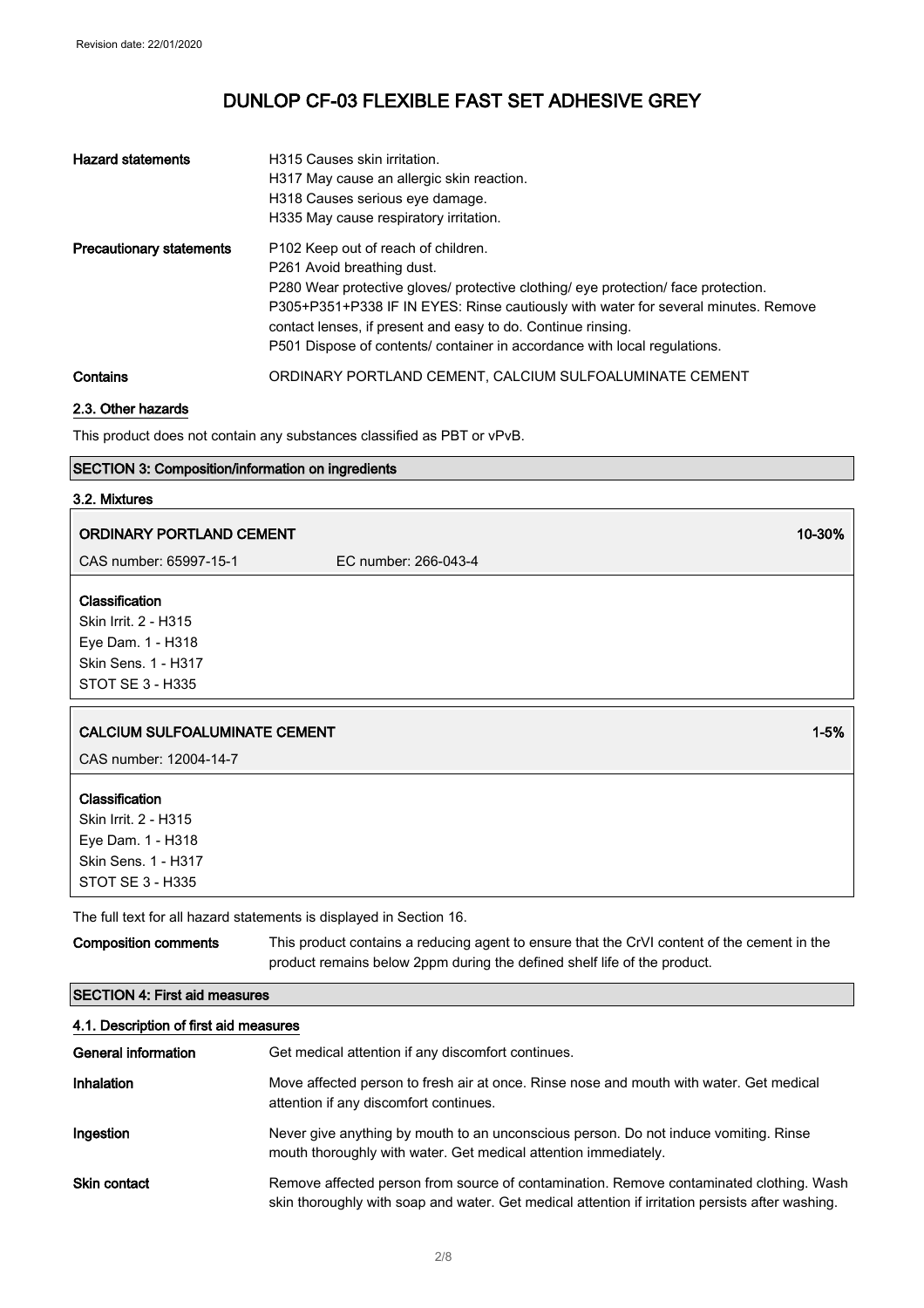| Eye contact                                                | Remove affected person from source of contamination. Do not rub eye. Remove any contact<br>lenses and open eyelids wide apart. Continue to rinse for at least 15 minutes. Get medical<br>attention immediately. Continue to rinse.                                                                                                                                                                                                                                                              |  |
|------------------------------------------------------------|-------------------------------------------------------------------------------------------------------------------------------------------------------------------------------------------------------------------------------------------------------------------------------------------------------------------------------------------------------------------------------------------------------------------------------------------------------------------------------------------------|--|
|                                                            | 4.2. Most important symptoms and effects, both acute and delayed                                                                                                                                                                                                                                                                                                                                                                                                                                |  |
| Inhalation                                                 | Frequent inhalation of dust over a long period of time increases the risk of developing lung<br>diseases.                                                                                                                                                                                                                                                                                                                                                                                       |  |
| Ingestion                                                  | May cause chemical burns in mouth and throat.                                                                                                                                                                                                                                                                                                                                                                                                                                                   |  |
| Skin contact                                               | May cause serious chemical burns to the skin.                                                                                                                                                                                                                                                                                                                                                                                                                                                   |  |
| Eye contact                                                | May cause severe eye irritation. May cause blurred vision and serious eye damage.                                                                                                                                                                                                                                                                                                                                                                                                               |  |
|                                                            | 4.3. Indication of any immediate medical attention and special treatment needed                                                                                                                                                                                                                                                                                                                                                                                                                 |  |
| Notes for the doctor                                       | No specific recommendations. If in doubt, get medical attention promptly.                                                                                                                                                                                                                                                                                                                                                                                                                       |  |
| <b>SECTION 5: Firefighting measures</b>                    |                                                                                                                                                                                                                                                                                                                                                                                                                                                                                                 |  |
| 5.1. Extinguishing media                                   |                                                                                                                                                                                                                                                                                                                                                                                                                                                                                                 |  |
| Suitable extinguishing media                               | The product is not flammable. Use fire-extinguishing media suitable for the surrounding fire.                                                                                                                                                                                                                                                                                                                                                                                                   |  |
| 5.2. Special hazards arising from the substance or mixture |                                                                                                                                                                                                                                                                                                                                                                                                                                                                                                 |  |
| Specific hazards                                           | Protection against nuisance dust must be used when the airborne concentration exceeds 10<br>mg/m3. Oxides of carbon. Oxides of nitrogen. No unusual fire or explosion hazards noted.                                                                                                                                                                                                                                                                                                            |  |
| <b>Hazardous combustion</b><br>products                    | Fire creates: Carbon monoxide (CO). Carbon dioxide (CO2).                                                                                                                                                                                                                                                                                                                                                                                                                                       |  |
| 5.3. Advice for firefighters                               |                                                                                                                                                                                                                                                                                                                                                                                                                                                                                                 |  |
| Protective actions during<br>firefighting                  | No specific firefighting precautions known. Avoid breathing fire gases or vapours.                                                                                                                                                                                                                                                                                                                                                                                                              |  |
| Special protective equipment<br>for firefighters           | Wear positive-pressure self-contained breathing apparatus (SCBA) and appropriate protective<br>clothing.                                                                                                                                                                                                                                                                                                                                                                                        |  |
| <b>SECTION 6: Accidental release measures</b>              |                                                                                                                                                                                                                                                                                                                                                                                                                                                                                                 |  |
|                                                            | 6.1. Personal precautions, protective equipment and emergency procedures                                                                                                                                                                                                                                                                                                                                                                                                                        |  |
| <b>Personal precautions</b>                                | Wear protective clothing as described in Section 8 of this safety data sheet.                                                                                                                                                                                                                                                                                                                                                                                                                   |  |
| 6.2. Environmental precautions                             |                                                                                                                                                                                                                                                                                                                                                                                                                                                                                                 |  |
| <b>Environmental precautions</b>                           | Do not discharge into drains or watercourses or onto the ground.                                                                                                                                                                                                                                                                                                                                                                                                                                |  |
| 6.3. Methods and material for containment and cleaning up  |                                                                                                                                                                                                                                                                                                                                                                                                                                                                                                 |  |
| Methods for cleaning up                                    | Avoid contact with skin or inhalation of spillage, dust or vapour. Dampen spillage with water.<br>Absorb in vermiculite, dry sand or earth and place into containers. Avoid the spillage or runoff<br>entering drains, sewers or watercourses. Collect and place in suitable waste disposal<br>containers and seal securely. Label the containers containing waste and contaminated<br>materials and remove from the area as soon as possible. Flush contaminated area with plenty<br>of water. |  |
| 6.4. Reference to other sections                           |                                                                                                                                                                                                                                                                                                                                                                                                                                                                                                 |  |
| Reference to other sections                                | Wear protective clothing as described in Section 8 of this safety data sheet. See Section 11<br>for additional information on health hazards. For waste disposal, see section 13.                                                                                                                                                                                                                                                                                                               |  |
| <b>SECTION 7: Handling and storage</b>                     |                                                                                                                                                                                                                                                                                                                                                                                                                                                                                                 |  |

### 7.1. Precautions for safe handling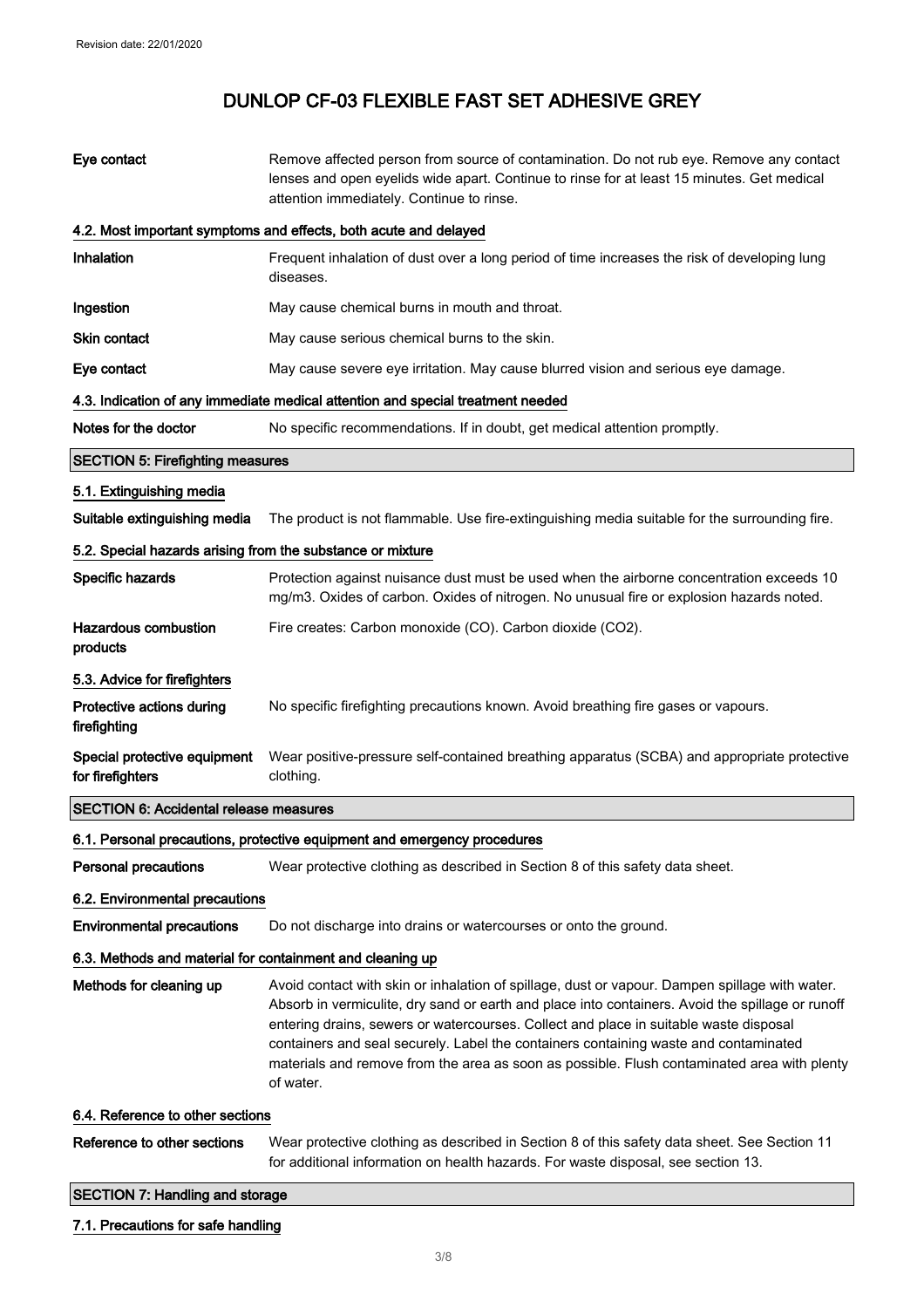| Usage precautions                                       | Avoid spilling. Avoid contact with skin and eyes. Provide adequate ventilation. Avoid handling<br>which leads to dust formation. |  |  |
|---------------------------------------------------------|----------------------------------------------------------------------------------------------------------------------------------|--|--|
|                                                         | 7.2. Conditions for safe storage, including any incompatibilities                                                                |  |  |
| <b>Storage precautions</b>                              | Store in tightly-closed, original container in a dry, cool and well-ventilated place. Keep only in<br>the original container.    |  |  |
| 7.3. Specific end use(s)                                |                                                                                                                                  |  |  |
| Specific end use(s)                                     | The identified uses for this product are detailed in Section 1.2.                                                                |  |  |
| <b>SECTION 8: Exposure controls/Personal protection</b> |                                                                                                                                  |  |  |
|                                                         |                                                                                                                                  |  |  |

### 8.1. Control parameters

protection

## Occupational exposure limits

## ORDINARY PORTLAND CEMENT

Long-term exposure limit (8-hour TWA): WEL 10 mg/m<sup>3</sup> inhalable dust Long-term exposure limit (8-hour TWA): WEL 4 mg/m<sup>3</sup> respirable dust

#### CALCIUM SULFOALUMINATE CEMENT

Long-term exposure limit (8-hour TWA): WEL 10 mg/m<sup>3</sup> inhalable dust Long-term exposure limit (8-hour TWA): WEL 4 mg/m<sup>3</sup> respirable dust WEL = Workplace Exposure Limit

| Ingredient comments | WEL = Workplace Exposure Limits |
|---------------------|---------------------------------|

### LITHIUM CARBONATE (CAS: 554-13-2)

| <b>DNEL</b>                         | - Inhalation; Long term systemic effects: 10 mg/m <sup>3</sup><br>- Dermal; Long term systemic effects: 64 mg/kg/day                   |
|-------------------------------------|----------------------------------------------------------------------------------------------------------------------------------------|
| <b>PNEC</b>                         | - Fresh water; Intermittent release 0.9 mg/l                                                                                           |
| 8.2. Exposure controls              |                                                                                                                                        |
| Protective equipment                |                                                                                                                                        |
|                                     |                                                                                                                                        |
| Appropriate engineering<br>controls | Provide adequate ventilation. Avoid inhalation of vapours. Observe any occupational<br>exposure limits for the product or ingredients. |

Eye/face protection Wear chemical splash goggles. Personal protective equipment for eye and face protection should comply with European Standard EN166.

Hand protection Gloves made from the following material may provide suitable chemical protection: Nitrile rubber. The selected gloves should have a breakthrough time of at least >8 hours. The most suitable glove should be chosen in consultation with the glove supplier/manufacturer, who can provide information about the breakthrough time of the glove material.

Other skin and body Wear appropriate clothing to prevent any possibility of skin contact.

Hygiene measures **Provide eyewash station.** Do not smoke in work area. Wash at the end of each work shift and before eating, smoking and using the toilet. Promptly remove any clothing that becomes contaminated. Do not eat, drink or smoke when using this product.

Respiratory protection If ventilation is inadequate, suitable respiratory protection must be worn. Use respiratory equipment with particle filter type P2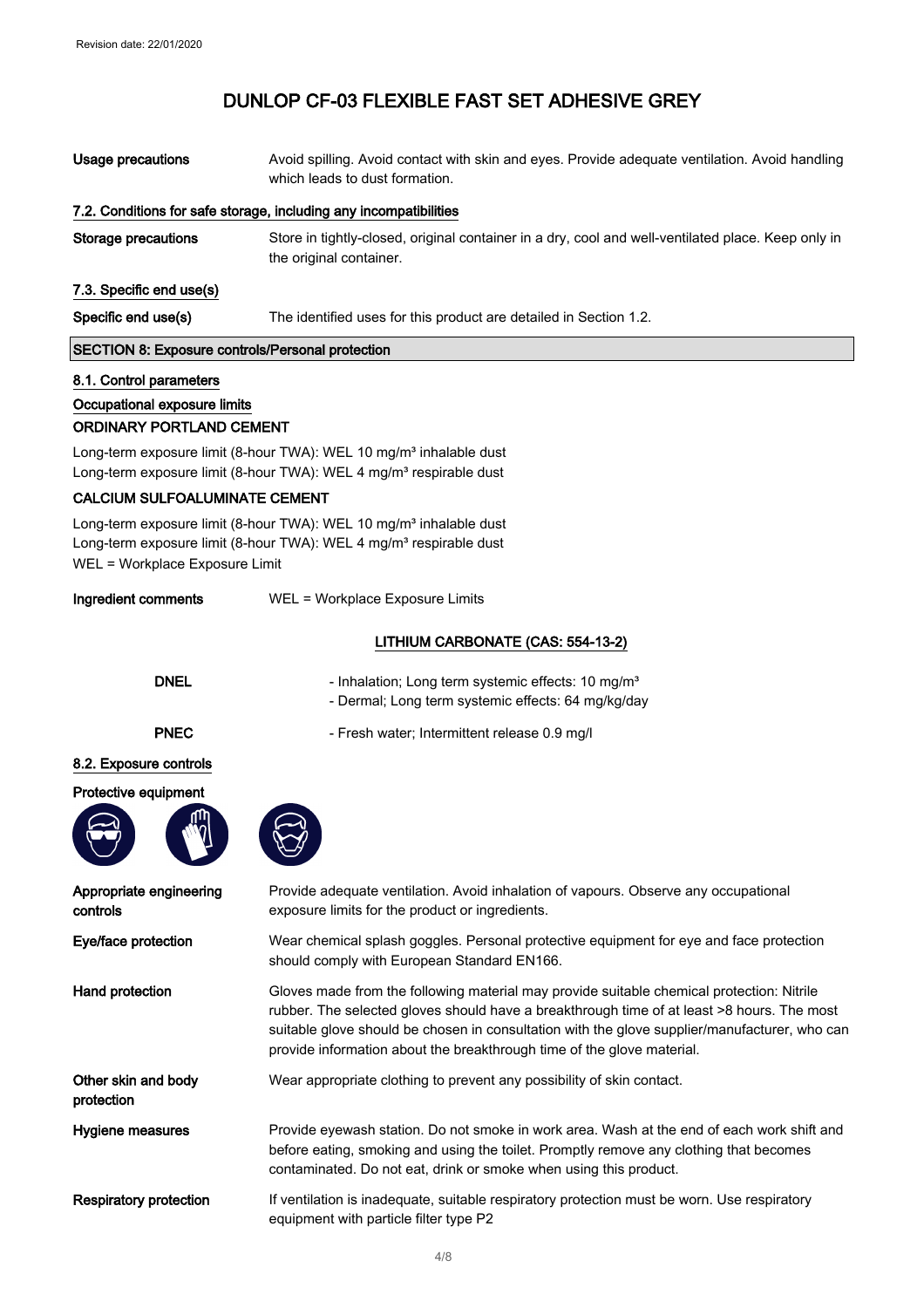| <b>Thermal hazards</b>                                         | Not applicable.                                                                   |
|----------------------------------------------------------------|-----------------------------------------------------------------------------------|
|                                                                |                                                                                   |
| <b>Environmental exposure</b><br>controls                      | Avoid release to the environment.                                                 |
| <b>SECTION 9: Physical and chemical properties</b>             |                                                                                   |
| 9.1. Information on basic physical and chemical properties     |                                                                                   |
| Appearance                                                     | Dusty powder.                                                                     |
| Colour                                                         | Grey.                                                                             |
| Odour                                                          | Odourless.                                                                        |
| pH                                                             | pH (concentrated solution): pH12-13 after mixing                                  |
| <b>Melting point</b>                                           | Not applicable.                                                                   |
| Initial boiling point and range                                | Not applicable.                                                                   |
| Solubility(ies)                                                | Slightly soluble in water.                                                        |
| 9.2. Other information                                         |                                                                                   |
| Other information                                              | No information required.                                                          |
| <b>SECTION 10: Stability and reactivity</b>                    |                                                                                   |
| 10.1. Reactivity                                               |                                                                                   |
| Reactivity                                                     | There are no known reactivity hazards associated with this product.               |
| 10.2. Chemical stability                                       |                                                                                   |
| <b>Stability</b>                                               | Stable at normal ambient temperatures.                                            |
| 10.3. Possibility of hazardous reactions                       |                                                                                   |
| Possibility of hazardous<br>reactions                          | Not determined.                                                                   |
| 10.4. Conditions to avoid                                      |                                                                                   |
| Conditions to avoid                                            | Avoid contact with acids. Water, moisture.                                        |
| 10.5. Incompatible materials                                   |                                                                                   |
| Materials to avoid                                             | Acids - oxidising.                                                                |
| 10.6. Hazardous decomposition products                         |                                                                                   |
| Hazardous decomposition<br>products                            | Fire creates: Carbon monoxide (CO). Carbon dioxide (CO2).                         |
| <b>SECTION 11: Toxicological information</b>                   |                                                                                   |
| 11.1. Information on toxicological effects                     |                                                                                   |
| Skin corrosion/irritation                                      |                                                                                   |
| Skin corrosion/irritation                                      | Severe skin irritation.                                                           |
| <b>Extreme pH</b>                                              | $\geq 11.5$                                                                       |
| Serious eye damage/irritation<br>Serious eye damage/irritation | Severely irritating to skin. Irritation of eyes is assumed. No testing is needed. |
| Respiratory sensitisation<br><b>Respiratory sensitisation</b>  | Not known.                                                                        |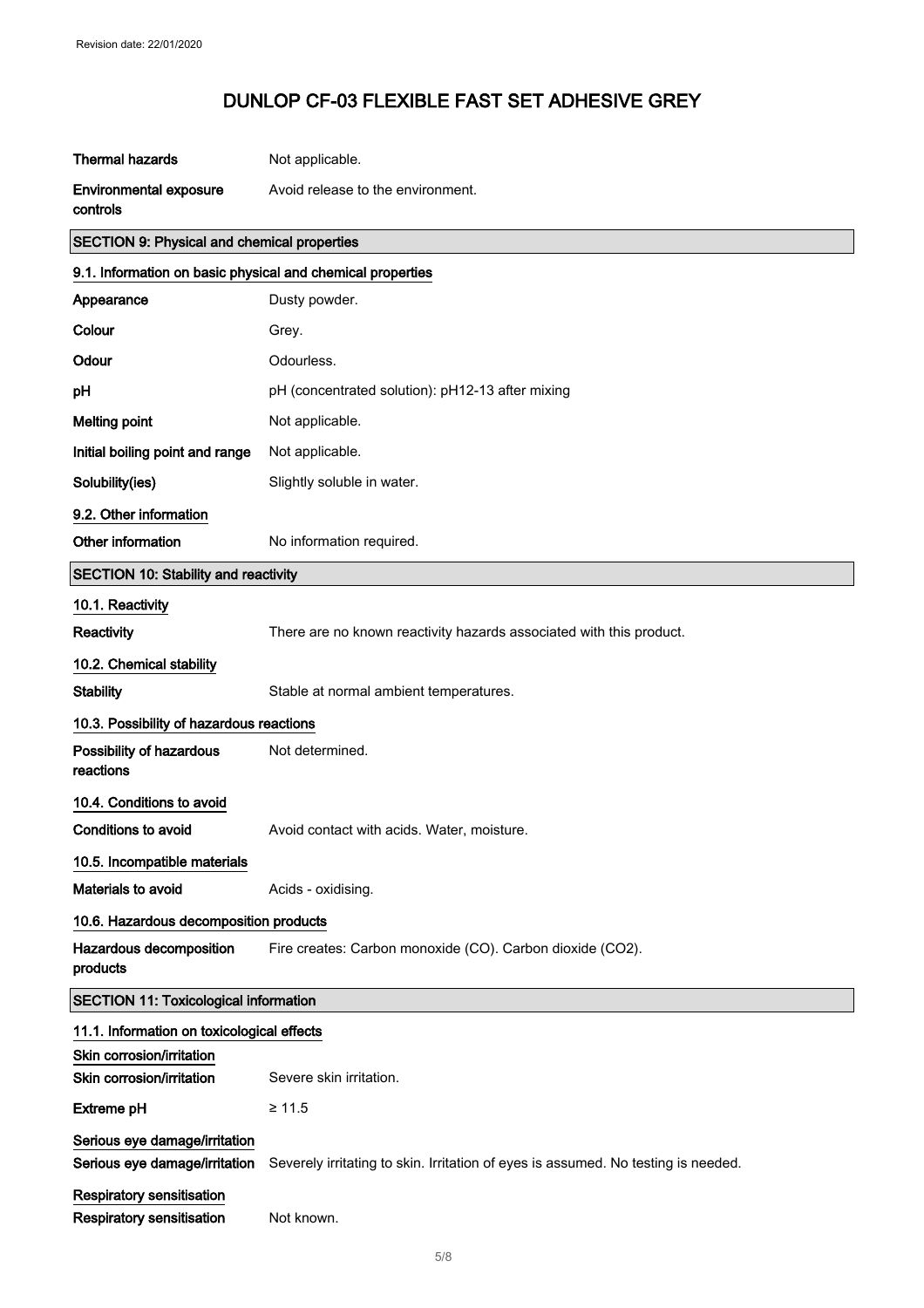| Skin sensitisation<br><b>Skin sensitisation</b>            | May cause sensitisation or allergic reactions in sensitive individuals.                                                                                                                                                                                                   |
|------------------------------------------------------------|---------------------------------------------------------------------------------------------------------------------------------------------------------------------------------------------------------------------------------------------------------------------------|
| Germ cell mutagenicity<br>Genotoxicity - in vitro          | Based on available data the classification criteria are not met.                                                                                                                                                                                                          |
| Genotoxicity - in vivo                                     | Based on available data the classification criteria are not met.                                                                                                                                                                                                          |
| Carcinogenicity<br>Carcinogenicity                         | There is no evidence that the product can cause cancer.                                                                                                                                                                                                                   |
| Reproductive toxicity<br>Reproductive toxicity - fertility | Based on available data the classification criteria are not met.                                                                                                                                                                                                          |
| Specific target organ toxicity - single exposure           |                                                                                                                                                                                                                                                                           |
| STOT - single exposure                                     | Based on available data the classification criteria are not met.                                                                                                                                                                                                          |
| Specific target organ toxicity - repeated exposure         |                                                                                                                                                                                                                                                                           |
| STOT - repeated exposure                                   | Not classified as a specific target organ toxicant after repeated exposure.                                                                                                                                                                                               |
| Aspiration hazard<br>Aspiration hazard                     | Not relevant.                                                                                                                                                                                                                                                             |
| Inhalation                                                 | May cause respiratory system irritation. May cause damage to mucous membranes in nose,<br>throat, lungs and bronchial system. Harmful: danger of serious damage to health by prolonged<br>exposure through inhalation.                                                    |
| Ingestion                                                  | Ingestion may cause severe irritation of the mouth, the oesophagus and the gastrointestinal<br>tract.                                                                                                                                                                     |
| <b>Skin contact</b>                                        | The product contains a small amount of sensitising substance. May cause sensitisation or<br>allergic reactions in sensitive individuals.                                                                                                                                  |
| Eye contact                                                | Risk of serious damage to eyes. May cause chemical eye burns.                                                                                                                                                                                                             |
| Acute and chronic health<br>hazards                        | Repeated exposure in excess of the WEL has been linked with rhinitis and coughing. Skin<br>exposure has been linked to allergic chromium dermatitis.                                                                                                                      |
| <b>SECTION 12: Ecological information</b>                  |                                                                                                                                                                                                                                                                           |
| Ecotoxicity                                                | The product may affect the acidity (pH) of water which may have hazardous effects on aquatic<br>organisms.                                                                                                                                                                |
| 12.1. Toxicity                                             |                                                                                                                                                                                                                                                                           |
| <b>Toxicity</b>                                            | The product is not expected to be hazardous to the environment (LC50 aquatic toxicity rating<br>not determined). The addition of cement based product to water will, however, cause the pH<br>to rise and may, therefore, be toxic to aquatic life in some circumstances. |
| 12.2. Persistence and degradability                        |                                                                                                                                                                                                                                                                           |
|                                                            | Persistence and degradability Not relevant. After hardening, cement presents no toxicity risks.                                                                                                                                                                           |
| 12.3. Bioaccumulative potential                            |                                                                                                                                                                                                                                                                           |
| <b>Bioaccumulative potential</b>                           | The product is not bioaccumulating.                                                                                                                                                                                                                                       |
| 12.4. Mobility in soil                                     |                                                                                                                                                                                                                                                                           |
| <b>Mobility</b>                                            | The product is non-volatile. The product is insoluble in water and will sediment in water<br>systems.                                                                                                                                                                     |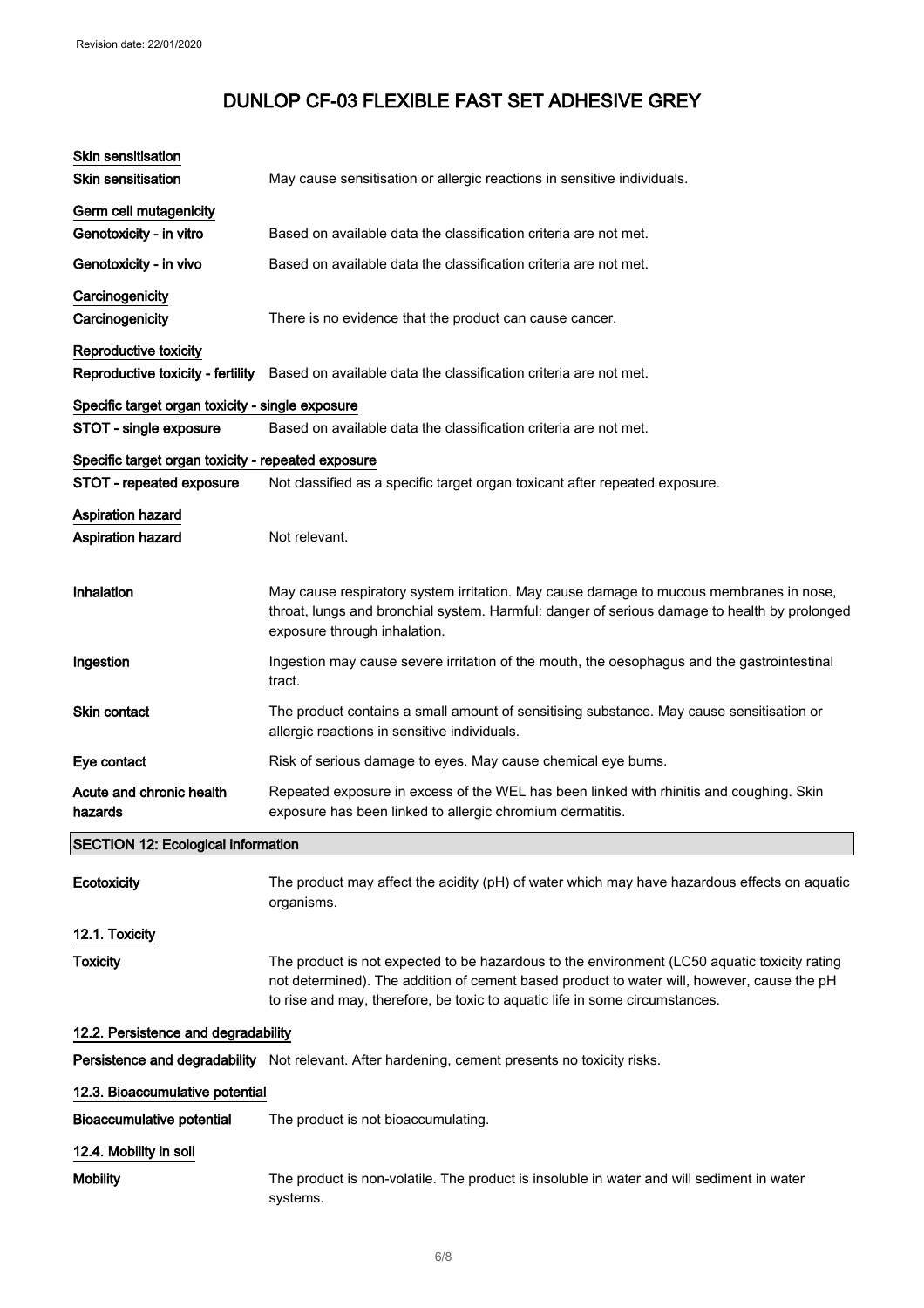| 12.5. Results of PBT and vPvB assessment                                                       |                                                                                                                                                                                                                                                                                                                                  |
|------------------------------------------------------------------------------------------------|----------------------------------------------------------------------------------------------------------------------------------------------------------------------------------------------------------------------------------------------------------------------------------------------------------------------------------|
| <b>Results of PBT and vPvB</b><br>assessment                                                   | This product does not contain any substances classified as PBT or vPvB.                                                                                                                                                                                                                                                          |
| 12.6. Other adverse effects                                                                    |                                                                                                                                                                                                                                                                                                                                  |
| Other adverse effects                                                                          | None known.                                                                                                                                                                                                                                                                                                                      |
| <b>SECTION 13: Disposal considerations</b>                                                     |                                                                                                                                                                                                                                                                                                                                  |
| 13.1. Waste treatment methods                                                                  |                                                                                                                                                                                                                                                                                                                                  |
| <b>Disposal methods</b>                                                                        | Product that has exceeded defined shelf life should be treated with a reducing agent or<br>disposed of according to the National or Devolved Administration legislation. For small<br>spillages, isolate spillage then harden with water before disposing in accordance with National<br>or Devloved Administration legislation. |
| <b>SECTION 14: Transport information</b>                                                       |                                                                                                                                                                                                                                                                                                                                  |
| General                                                                                        | The product is not covered by international regulations on the transport of dangerous goods<br>(IMDG, IATA, ADR/RID).                                                                                                                                                                                                            |
| Road transport notes                                                                           | Not classified.                                                                                                                                                                                                                                                                                                                  |
| Rail transport notes                                                                           | Not classified.                                                                                                                                                                                                                                                                                                                  |
| Sea transport notes                                                                            | Not classified.                                                                                                                                                                                                                                                                                                                  |
| Air transport notes                                                                            | Not classified.                                                                                                                                                                                                                                                                                                                  |
| 14.1. UN number                                                                                |                                                                                                                                                                                                                                                                                                                                  |
| Not applicable.                                                                                |                                                                                                                                                                                                                                                                                                                                  |
| 14.2. UN proper shipping name                                                                  |                                                                                                                                                                                                                                                                                                                                  |
| Not applicable.                                                                                |                                                                                                                                                                                                                                                                                                                                  |
| 14.3. Transport hazard class(es)                                                               |                                                                                                                                                                                                                                                                                                                                  |
| Not applicable.                                                                                |                                                                                                                                                                                                                                                                                                                                  |
| <b>Transport labels</b><br>No transport warning sign required.                                 |                                                                                                                                                                                                                                                                                                                                  |
| 14.4. Packing group                                                                            |                                                                                                                                                                                                                                                                                                                                  |
| Not applicable.                                                                                |                                                                                                                                                                                                                                                                                                                                  |
| 14.5. Environmental hazards                                                                    |                                                                                                                                                                                                                                                                                                                                  |
| Environmentally hazardous substance/marine pollutant<br>No.                                    |                                                                                                                                                                                                                                                                                                                                  |
| 14.6. Special precautions for user                                                             |                                                                                                                                                                                                                                                                                                                                  |
| Not applicable.                                                                                |                                                                                                                                                                                                                                                                                                                                  |
|                                                                                                | 14.7. Transport in bulk according to Annex II of MARPOL and the IBC Code                                                                                                                                                                                                                                                         |
| Transport in bulk according to Not applicable.<br>Annex II of MARPOL 73/78<br>and the IBC Code |                                                                                                                                                                                                                                                                                                                                  |
| <b>SECTION 15: Regulatory information</b>                                                      |                                                                                                                                                                                                                                                                                                                                  |

## 15.1. Safety, health and environmental regulations/legislation specific for the substance or mixture